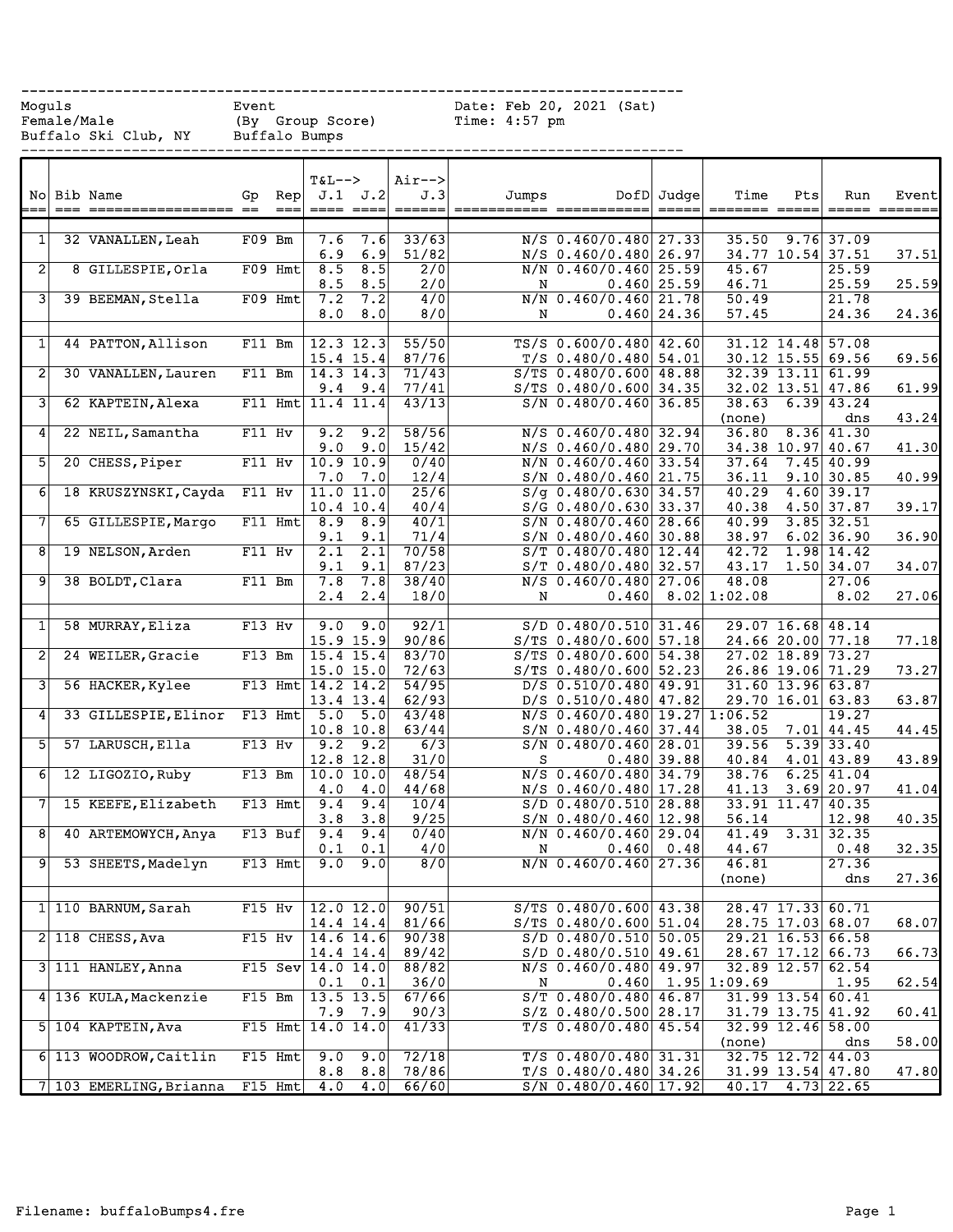Moguls Event Date: Feb 20, 2021 (Sat)<br>Female/Male (By Group Score) Time: 4:57 pm<br>Buffalo Ski Club, NY Buffalo Bumps Female/Male (By Group Score) Time: 4:57 pm Buffalo Ski Club, NY Buffalo Bumps Unofficial

|                         |                                 |           |           | <b>T&amp;L--&gt;</b> |                  | Air-->           |             |                                 |                 |                       |                     |                |       |
|-------------------------|---------------------------------|-----------|-----------|----------------------|------------------|------------------|-------------|---------------------------------|-----------------|-----------------------|---------------------|----------------|-------|
|                         | No Bib Name                     | Gp        | Rep       |                      | J.1 J.2          | J.3              | Jumps       |                                 | DofD Judge      | Time                  | Pts                 | Run            | Event |
|                         |                                 |           | $== =$    |                      | $=$ === $=$ ===  |                  | =========== |                                 |                 |                       |                     |                | ====  |
|                         |                                 |           |           |                      |                  |                  |             |                                 |                 |                       |                     |                |       |
|                         |                                 |           |           | 2.9                  | 2.9              | 40/0             | s           | 0.4801                          | 10.62           | 40.03                 | 4.88                | 15.50          | 22.65 |
| 8                       | 70 CLARKE, Madison              |           | F15 Buf   | 5.0                  | $\overline{5.0}$ | $\overline{3/0}$ | N           |                                 |                 | $0.460$ 15.13 1:12.25 |                     | 15.13          |       |
|                         |                                 |           |           | 5.0                  | 5.0              | 10/0             | N           |                                 |                 | $0.460$ 15.46 1:06.91 |                     | 15.46          | 15.46 |
|                         | $9 105$ SMITH, Anna             |           | F15 Hmt   | 0.1                  | $\overline{0.1}$ | 18/0             | s           | 0.480                           |                 | 1.16 1:00.70          |                     | 1.16           |       |
|                         |                                 |           |           | 0.1                  | 0.1              | 25/0             |             | N/N 0.460/0.460                 | 1.45            | 54.46                 |                     | 1.45           | 1.45  |
|                         |                                 |           |           |                      |                  |                  |             |                                 |                 |                       |                     |                |       |
|                         |                                 |           |           |                      |                  |                  |             |                                 |                 |                       |                     |                |       |
|                         | $1 126$ COSGROVE, Kelly         |           |           | F17 Buf $11.0$ 11.0  |                  | 45/52            |             | $N/S$ 0.460/0.480 37.56         |                 | 36.42                 |                     | $8.77$ 46.33   |       |
|                         |                                 |           |           | 6.9                  | 6.9              | 81/5             |             | $S/T$ 0.480/0.480 24.82         |                 | 39.11                 |                     | $5.87$ 30.69   | 46.33 |
|                         |                                 |           |           |                      |                  |                  |             |                                 |                 |                       |                     |                |       |
| 1                       | 45 PATTON, Connor               | M07 Bm    |           | 2.2                  | 2.2              | 40/8             |             | $G/Y$ 0.530/0.410               | 9.04            | 38.34                 | 0.22                | 9.26           |       |
|                         |                                 |           |           | 9.3                  | 9.3              | 50/53            |             | $G/N$ 0.530/0.360 32.45         |                 | 34.08                 |                     | $5.53$ 37.98   | 37.98 |
|                         |                                 |           |           |                      |                  |                  |             |                                 |                 |                       |                     |                |       |
|                         |                                 |           |           |                      |                  |                  |             |                                 |                 | 31.32                 |                     |                |       |
| 1                       | 26 ADAMS, Hudson                | M09 Bm    |           | 7.8                  | 7.8              | 32/11            |             | $S/T$ 0.380/0.380 25.02         |                 |                       |                     | $8.97$ 33.99   |       |
|                         |                                 |           |           |                      | 11.4 11.4        | 45/38            |             | $T/D$ 0.380/0.410 37.46         |                 | 39.07                 |                     | 37.46          | 37.46 |
| 2                       | 23 BROWN, Cameron               |           | M09 Buf   | 2.0                  | 2.0              | 42/22            |             | $S/g$ 0.380/0.530               | 8.75            | 36.63                 |                     | $2.35$ 11.10   |       |
|                         |                                 |           |           | 8.6                  | 8.6              | 52/8             |             | $S/G$ 0.380/0.530 28.19         |                 | 37.56                 |                     | $1.19$ 29.38   | 29.38 |
| $\overline{\mathbf{3}}$ | 28 PARMENTER, Everett M09 Hv    |           |           | 7.1                  | 7.1              | 0/42             |             | $S/S$ 0.380/0.380 21.89         |                 | 32.77                 |                     | $7.16$ 29.05   |       |
|                         |                                 |           |           | 2.0                  | 2.0              | 40/10            |             | $S/T$ 0.380/0.380               | 7.90            | 56.20                 |                     | 7.90           | 29.05 |
|                         |                                 |           |           |                      |                  |                  |             |                                 |                 |                       |                     | 5.00           |       |
| 4                       | 11 LINCOLN, Briggs              |           | M09 Hmt   | 1.2                  | 1.2              | 37/0             |             | $S/S$ 0.380/0.380               | 5.00            | 57.45                 |                     |                |       |
|                         |                                 |           |           | 1.0                  | 1.0              | 78/43            |             | S/N 0.380/0.360                 | 7.50            | 37.79                 | 0.90                | 8.40           | 8.40  |
|                         |                                 |           |           |                      |                  |                  |             |                                 |                 |                       |                     |                |       |
| $\mathbf{1}$            | 37 CANZANO, Gavin               | M11 Bm    |           |                      | 16.016.0         | 84/80            |             | $3/3p$ 0.650/0.680 58.90        |                 |                       | 25.82 15.82 74.72   |                |       |
|                         |                                 |           |           |                      | $13.6$ $13.6$    | 77/73            |             | 3/TS 0.650/0.500 49.45          |                 |                       | 25.07 16.76 66.21   |                | 74.72 |
| 2                       | 16 COPELAND, Russell            | M11 Bm    |           |                      | 14.8 14.8        | 44/63            |             | 3/TT 0.650/0.500 50.41          |                 |                       | $27.26$ 14.03 64.44 |                |       |
|                         |                                 |           |           |                      |                  |                  |             |                                 |                 |                       |                     |                |       |
|                         |                                 |           |           |                      | 12.4 12.4        | 52/72            |             | $3/TS$ 0.650/0.500 44.18        |                 |                       | 27.90 13.23 57.41   |                | 64.44 |
| उ।                      | 5 HACKER, Cayden                |           | M11 Hmt   | 9.8                  | 9.8              | 88/0             | т           |                                 | $0.380$ 32.74   | 32.00                 |                     | $8.12$ 40.86   |       |
|                         |                                 |           |           |                      | 12.0 12.0        | 90/90            |             | $T/S$ 0.380/0.380 42.84         |                 |                       | 28.73 12.19 55.03   |                | 55.03 |
| 4                       | 29 KULA, Theodore               | M11 Bm    |           | 9.0                  | 9.0              | 82/48            |             | $3/3p$ 0.650/0.680 35.59        |                 |                       | 26.35 15.16 50.75   |                |       |
|                         |                                 |           |           | 4.2                  | 4.2              | 51/8             |             | $3/S$ 0.650/0.380 16.21         |                 |                       | 29.73 10.95 27.16   |                | 50.75 |
| 5                       | 6 BRIGGS, Curtis                |           | M11 Hmt   |                      | $12.9$ 12.9      | 72/68            |             | $T/S$ 0.380/0.380 44.01         |                 | 33.99                 |                     | $5.64$ 49.65   |       |
|                         |                                 |           |           |                      |                  |                  |             |                                 |                 |                       |                     |                |       |
|                         |                                 |           |           | 1.4                  | 1.4              | 85/78            |             | $T/S$ 0.380/0.380 10.39 1:08.40 |                 |                       |                     | 10.39          | 49.65 |
| 6                       | 9 TEETER, John                  |           | M11 Hmt   | 7.0                  | 7.0              | 20/0             | T           |                                 | $0.380$   21.76 | 37.79                 |                     | $0.90$ 22.66   |       |
|                         |                                 |           |           |                      |                  |                  |             |                                 |                 | (none)                |                     | dns            | 22.66 |
| 7                       | 42 HAMISTER, Michael            | $M11$ Hmt |           | 5.0                  | 5.0              | 8/10             |             | $N/S$ 0.360/0.380 15.66         |                 | 36.17                 |                     | $2.92$ 18.58   |       |
|                         |                                 |           |           | 0.1                  | 0.1              | 28/18            |             | N/S 0.360/0.380                 |                 | 1.98 1:01.27          |                     | 1.98           | 18.58 |
| 8 <sup>1</sup>          | 17 BROWN, Maxwell               |           | M11 Hmt   | 0.1                  | 0.1              | 0/58             |             | N/N 0.360/0.360                 | 1.38            | 44.25                 |                     | 1.38           |       |
|                         |                                 |           |           |                      |                  |                  |             |                                 |                 |                       |                     |                |       |
|                         |                                 |           |           | 0.1                  | 0.1              | 22/0             |             | N/N 0.360/0.360                 | 1.09            | 52.36                 |                     | 1.09           | 1.38  |
| 9                       | 25 EMBOW, Elliott               |           | M11 Hmt   |                      |                  |                  |             |                                 |                 | (none)                |                     | dns            |       |
|                         |                                 |           |           |                      |                  |                  |             |                                 |                 | (none)                |                     | dns            | dns   |
|                         |                                 |           |           |                      |                  |                  |             |                                 |                 |                       |                     |                |       |
| 1                       | 52 GONZALEZ, Sebastia M13 Hv    |           |           |                      | $16.4$ 16.4      | 70/68            |             | $3/3p$ 0.650/0.680 58.37        |                 |                       | 23.25 19.02 77.39   |                |       |
|                         |                                 |           |           |                      | 10.4 10.4        | 90/16            |             | $3/3p$ 0.650/0.680 38.13        |                 |                       | 25.87 15.76 53.89   |                | 77.39 |
|                         |                                 |           |           |                      |                  |                  |             |                                 |                 |                       |                     |                |       |
| 2                       | 31 SIEMERING, Jake              |           |           | M13 Sev $12.9$ 12.9  |                  | 93/41            |             | $S/TS$ 0.380/0.500 44.28        |                 |                       | 23.05 19.27 63.55   |                |       |
|                         |                                 |           |           |                      | $15.7$ $15.7$    | 93/83            |             | $S/TS$ 0.380/0.500 54.78        |                 |                       | 24.30 17.71 72.49   |                | 72.49 |
|                         | 3 134 STANCLIFT, Wyatt          |           |           | M13 Nys 12.8 12.8    |                  | 71/85            |             | $3/S$ 0.650/0.380 46.24         |                 |                       | 26.40 15.10 61.34   |                |       |
|                         |                                 |           |           |                      | 16.0 16.0        | 71/78            |             | 3/TS 0.650/0.500 56.51          |                 |                       | 26.20 15.35 71.86   |                | 71.86 |
|                         | 4 117 EDWARDS, Christoph M13 Hv |           |           |                      | 15.8 15.8        | 54/93            |             | $3/S$ 0.650/0.380 54.44         |                 |                       | 25.27 16.51 70.95   |                |       |
|                         |                                 |           |           |                      | $14.6$ 14.6      | 61/88            |             | $3/S$ 0.650/0.380 51.10         |                 |                       | 24.75 17.15 68.25   |                | 70.95 |
|                         |                                 |           |           |                      |                  |                  |             |                                 |                 |                       |                     |                |       |
|                         | 5 125 CHESS, Greyson            | $M13$ Hv  |           |                      | 16.0 16.0        | 87/8             |             | $S/D$ 0.380/0.410 51.62         |                 |                       | $26.23$ 15.31 66.93 |                |       |
|                         |                                 |           |           |                      | 15.8 15.8        | 61/81            |             | $3/S$ 0.650/0.380 54.43         |                 |                       | 25.81 15.83 70.26   |                | 70.26 |
| 6                       | 35 MCCALIP, Chance              |           |           | M13 Sev 15.3 15.3    |                  | 93/85            |             | $T/S$ 0.380/0.380 52.66         |                 |                       | 28.86 12.03 64.69   |                |       |
|                         |                                 |           |           |                      | $15.0$ 15.0      | 95/88            |             | $T/S$ 0.380/0.380 51.95         |                 |                       | $27.66$ 13.53 65.48 |                | 65.48 |
| $\overline{7}$          | 3 KANE, J.P.                    |           |           | M13 Hmt 13.7 13.7    |                  | 78/76            |             | $S/TS$ 0.380/0.500 47.86        |                 |                       | $27.64$ 13.55 61.41 |                |       |
|                         |                                 |           |           |                      | 14.9 14.9        | 83/72            |             | S/TS 0.380/0.500 51.45          |                 |                       | $27.82$ 13.33 64.78 |                | 64.78 |
|                         |                                 |           |           |                      |                  |                  |             |                                 |                 |                       |                     |                |       |
| 81                      | 121 SHEEHY, Neven               | M13 Hv    |           | 4.4                  | 4.4              | 81/0             | s           |                                 | $0.380$ 16.27   | 34.19                 |                     | 5.39 21.66     |       |
|                         |                                 |           |           |                      | 14.8 14.8        | 68/70            |             | $S/3$ 0.380/0.650 51.53         |                 |                       | 29.47 11.27 62.80   |                | 62.80 |
| 9                       | 69 SMITH, Liam                  |           | $M13$ Hmt |                      | 12.9 12.9        | 96/47            |             | $T/S$ 0.380/0.380 44.12         |                 | 31.75                 |                     | 8.43 52.55     |       |
|                         |                                 |           |           |                      | 15.4 15.4        | 72/52            |             | $T/S$ 0.380/0.380 50.90         |                 | 33.10                 |                     | $6.75$ 57.65   | 57.65 |
| 10 <sup>1</sup>         | 34 BOLDT, Luke                  | M13 Bm    |           |                      | $12.9$ $12.9$    | 68/62            |             | $3/S$ 0.650/0.380 45.47         |                 | 34.10                 |                     | 5.50 50.97     |       |
|                         |                                 |           |           |                      |                  | 58/74            |             | $3/T$ 0.650/0.380 48.28         |                 | 33.17                 |                     | $6.66$ 54.94   | 54.94 |
|                         |                                 |           |           |                      | 13.9 13.9        |                  |             |                                 |                 |                       |                     |                |       |
| 11                      | 101 BERGLUND, Robert            |           | M13 Hmt   | 0.1                  | 0.1              | 5/3              |             | $3/N$ 0.650/0.360               | 0.72            | 1:08.85               |                     | 0.72           |       |
|                         |                                 |           |           |                      | $10.8$ 10.8      | 62/51            |             | S/TS 0.380/0.500 37.30          |                 |                       | 27.43 13.81 51.11   |                | 51.11 |
| 12                      | 36 BOSSOLA, Nicco               |           |           | M13 Sev 11.9 11.9    |                  | 70/75            |             | $T/S$ 0.380/0.380 41.21         |                 | 32.10                 |                     | 8.00 49.21     |       |
|                         |                                 |           |           | 6.8                  | 6.8              | 81/84            |             | T/S 0.380/0.380 26.66           |                 | 30.52                 |                     | $9.96$ 36.62   | 49.21 |
| 13                      | 4 BOYCE, William                |           | M13 Hmt   | 0.1                  | 0.1              | 73/0             | т           | 0.380                           | 3.07            | (none)                |                     | 3.07           |       |
|                         |                                 |           |           |                      |                  |                  |             |                                 |                 |                       |                     |                |       |
|                         |                                 |           |           |                      | 11.8 11.8        | 48/68            |             | $S/T$ 0.380/0.380 39.80         |                 | 31.44                 |                     | $8.82$ 48.62   | 48.62 |
| $\overline{14}$         | 2 BRIGGS, Harrison              |           |           | M13 Hmt 11.8 11.8    |                  | 76/70            |             | $T/S$ 0.380/0.380 40.94         |                 | 33.61                 |                     | $6.11$   47.05 |       |
|                         |                                 |           |           |                      | $5.8$ $5.8$      | 72/61            |             | $T/S$ 0.380/0.380 22.44         |                 | 52.81                 |                     | 22.44          | 47.05 |
|                         |                                 |           |           |                      |                  |                  |             |                                 |                 |                       |                     |                |       |